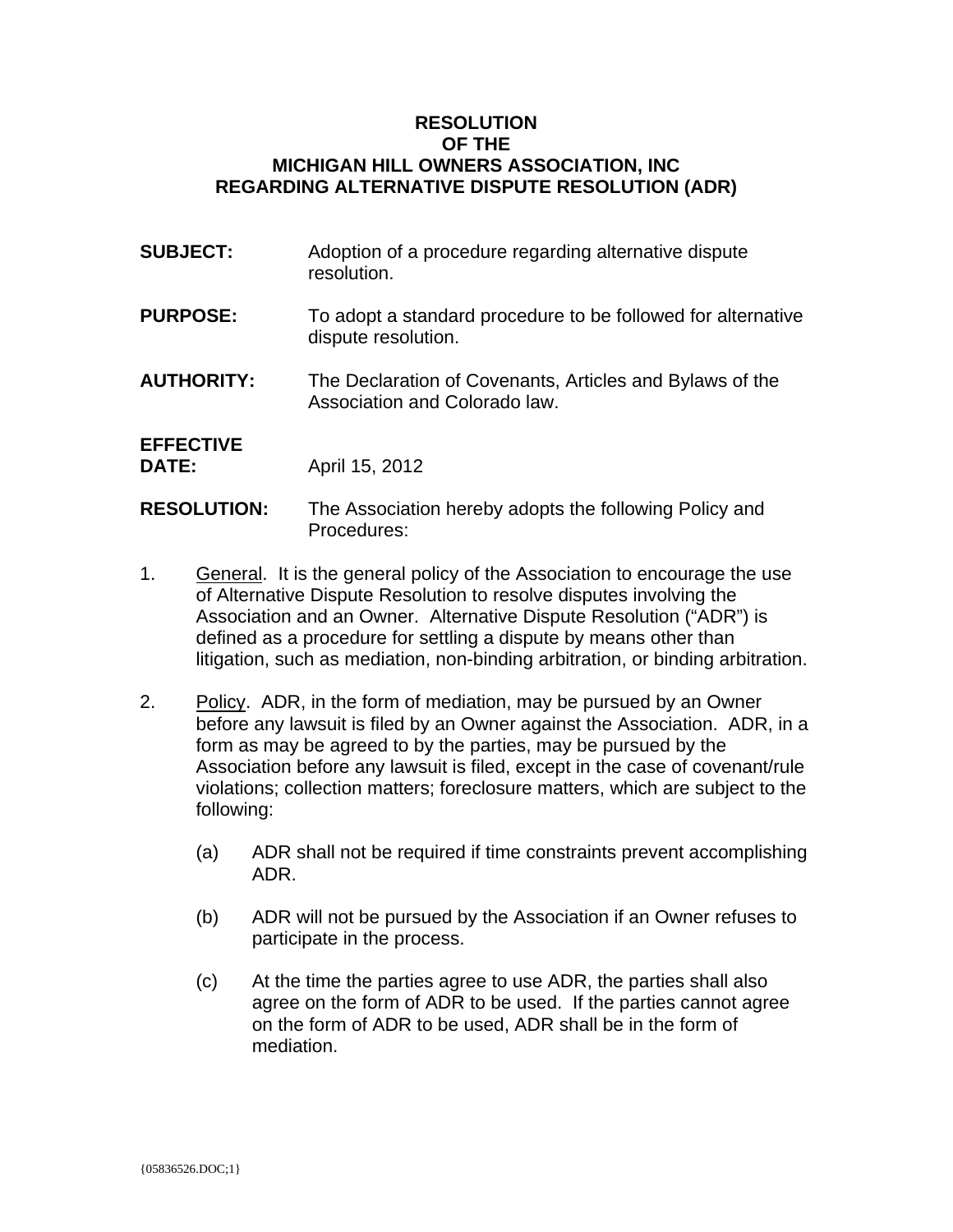- (d) Any ADR pursued must be done so using a trained mediator, arbitrator, or facilitator having some familiarity with the governance of community associations.
- (e) Any ADR must be conducted in compliance with the Uniform Arbitration Act and/or the Dispute Resolution Act, as applicable.
- (f) If ADR is to be pursued, the Owner shall execute an agreement with the Association prior to the commencement of the ADR process which tells any applicable statute of limitations while the parties are attempting to resolve the dispute through ADR.
- 3. Selection of Mediator/Arbitrator. If the parties to the ADR cannot agree, within 30 days of the request for ADR, on the facilitator, mediator, arbitrator, or other qualified person to conduct the ADR, then, within 10 days,
	- (a) Each party shall choose a qualified person as defined in this Policy, and those so selected shall then appoint a third qualified person to be determined in their sole discretion.
	- (b) In the event a party fails to select a qualified person as specified in subsection (a) above, the person selected by the other party shall be deemed acceptable to both parties and shall act as the facilitator, arbitrator, or mediator.
- 4. Costs. The costs of ADR shall be split equally among the parties involved in the ADR. In the event an Owner fails to pay the Owner's share of the cost of the ADR, such amount shall be considered an Assessment against such Owner's lot, and may be collected by the Association as an Assessment pursuant to the Declaration and Colorado Law.
- 5. Definitions. Unless otherwise defined in this Resolution, words initially capitalized or terms defined in the Declaration shall have shall have the same meaning herein.
- 6. Supplement to Law. The provisions of this Resolution shall be in addition to and in supplement of the terms and provisions of the Declaration and the law of the State of Colorado governing the Community.
- 7. Deviations. In the event of emergencies or in the event the Board of Directors, in good faith, fails to fully comply with the above policy, such action taken will not invalidate the policy.
- 8. Amendment. This policy may be amended from time to time by the Board of Directors.